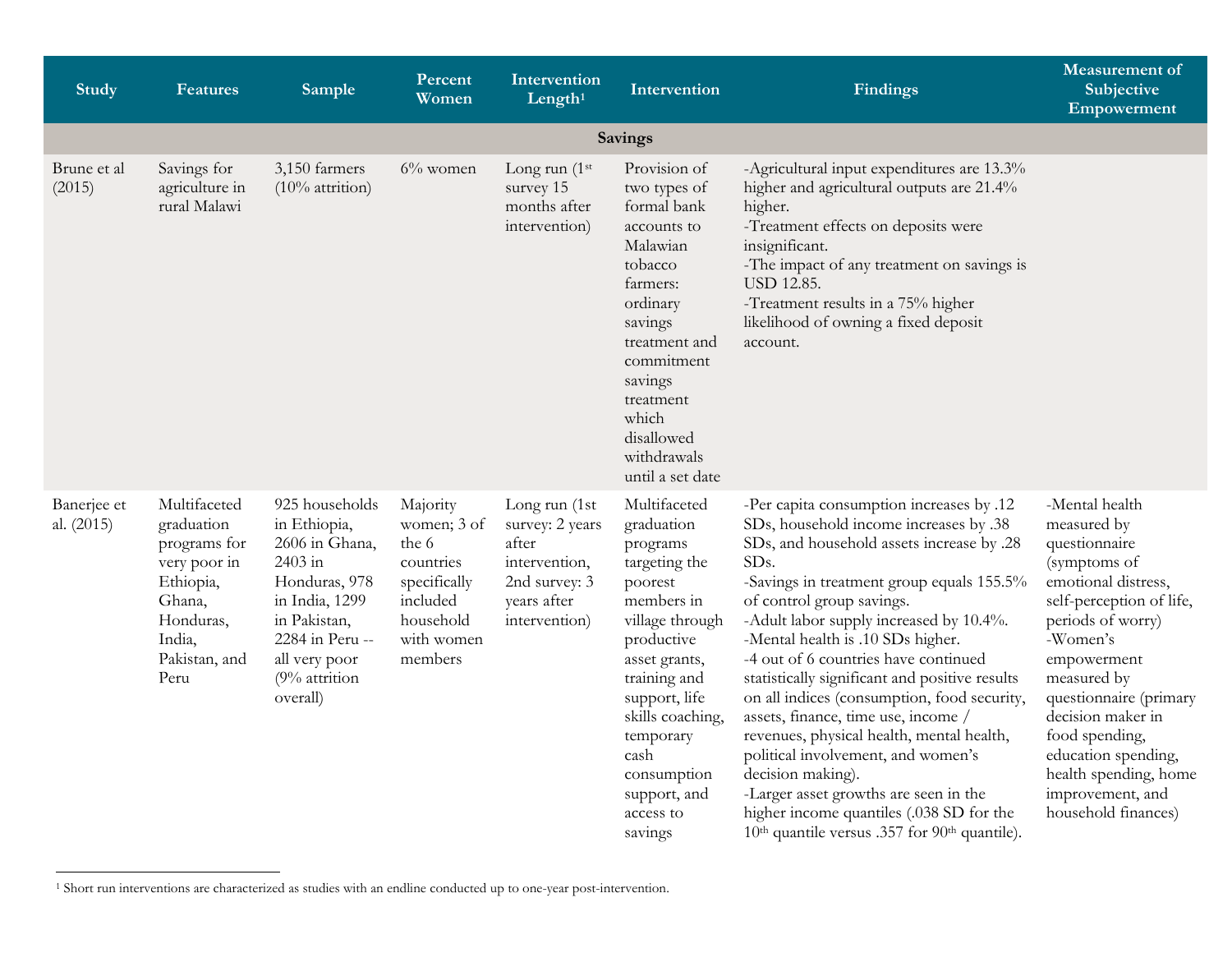|                                  |                                                                      |                                               |                                                            |                                                                                                                                          | accounts and<br>health<br>information /<br>services                                                                                                                      | -With the exception of Honduras, all<br>programs have benefits outweighing the<br>costs (ranging from 133% in Ghana to<br>$433%$ in India).<br>-The effect of a "push" by means of an<br>asset transfer is heterogeneous; a<br>combination of services is likely more<br>beneficial, though this is unclear given the<br>evidence.                                                                                                                                                                                                         |                                                                                                                      |
|----------------------------------|----------------------------------------------------------------------|-----------------------------------------------|------------------------------------------------------------|------------------------------------------------------------------------------------------------------------------------------------------|--------------------------------------------------------------------------------------------------------------------------------------------------------------------------|--------------------------------------------------------------------------------------------------------------------------------------------------------------------------------------------------------------------------------------------------------------------------------------------------------------------------------------------------------------------------------------------------------------------------------------------------------------------------------------------------------------------------------------------|----------------------------------------------------------------------------------------------------------------------|
| Delavallade<br>et al. (2015)     | Agricultural<br>insurance in<br>rural Burkina<br>Faso and<br>Senegal | 806 individuals<br>(.25% attrition<br>rate)   | $50.6\%$ in<br>Senegal and<br>71.98% in<br>Burkina<br>Faso | Short run (2)<br>months after<br>intervention)                                                                                           | Male and<br>female farmers<br>offered an<br>index-based<br>agricultural<br>insurance and<br>variety of<br>savings<br>instruments<br>including<br>ROSCA/farm<br>er groups | -On average, men spent about 30% more<br>on insurance than women, suggesting that<br>women have a stronger demand for<br>emergency savings rather than weather<br>insurance.<br>-96% of individuals offered high<br>commitment savings kept a positive<br>savings amount.<br>-Men spent 86% more than women on<br>agricultural inputs; however, this has no<br>effect on agricultural output.<br>-Individuals with insurance were 4%<br>points better able to manage shocks.                                                               | -Management of<br>shocks measured by<br>qualitative survey<br>-Risk taking behavior<br>measured by a lottery<br>game |
| Dupas and<br>Robinson<br>(2013a) | Commitment<br>savings in<br>rural Kenya                              | 250 participants<br>$(13%$ attrition<br>rate) | 89%                                                        | Short run (3<br>waves of<br>sampling, each<br>running for 5-<br>6 months) $\&$<br>long run (4)<br>years'<br>observation of<br>same bank) | Individual<br>commitment<br>savings<br>with interest-<br>free<br>account and<br>high<br>withdrawal<br>fees                                                               | -Positive impact of savings on business<br>investment among women (45% increase).<br>-Increase in women's private expenditures<br>(37% to 40% higher).<br>-Some impact on making women less<br>vulnerable to health shocks; women were<br>less prone to sell businesses to address<br>health emergencies.<br>-No effects on men.<br>-Positive effects of the savings sustained in<br>a follow-up survey three years later.<br>-Women made use of savings accounts far<br>more than men did; mean deposits were<br>twice as high for women. |                                                                                                                      |
| Dupas and<br>Robinson<br>(2013b) | Health-related<br>savings<br>devices in<br>rural Kenya               | 113 ROSCAs<br>$(8%$ attrition)                | $74\%$ (and<br>$32\%$ of<br><b>ROSCAs</b><br>have only     | Short run<br>(midline six<br>months after<br>baseline,                                                                                   | Providing<br>access to<br>innovative<br>savings devices<br>specifically for                                                                                              | -Take-up is very high for all savings<br>devices, ranging from 65% to 93% after<br>six months.<br>-Two of the devices increased health<br>investment by 66-75% and 128-138%,                                                                                                                                                                                                                                                                                                                                                               | -Mental accounting<br>(control over financial<br>assets) measured by<br>open-ended survey<br>questions               |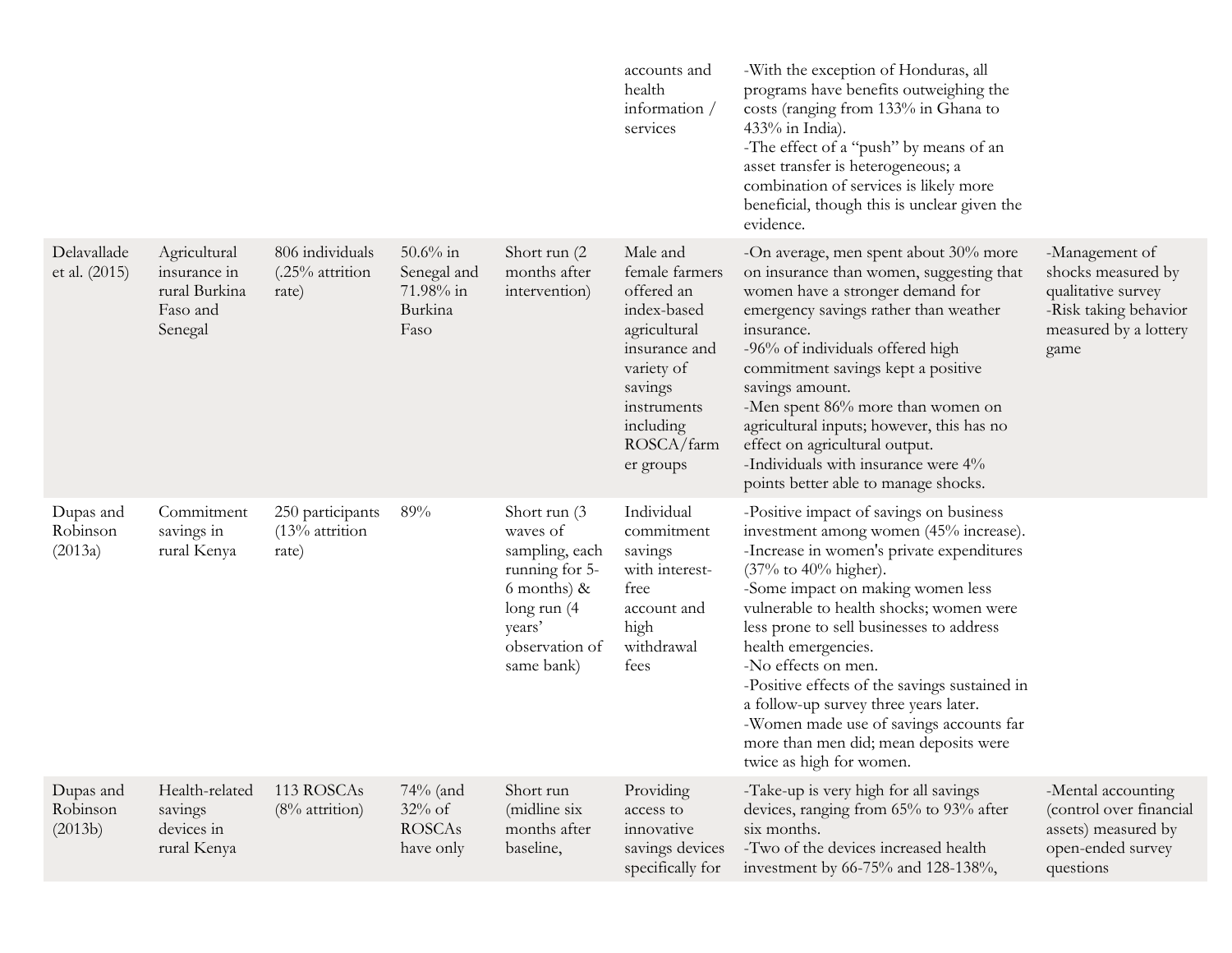|                                                       |                                                                                                                          |                                                                                                                           | female<br>members)                                            | endline 1 year<br>after baseline)                                                                                                                                          | health-related<br>investments<br>and<br>emergencies                                                                                                                                                                                                                                                  | respectively.<br>-Positive effects of savings sustained in a<br>follow-up survey three years later: 39% of<br>respondents still use their savings device.                                                                                                                                                                                                                                                                                                                                                                                                                                                                                                                                                                              |
|-------------------------------------------------------|--------------------------------------------------------------------------------------------------------------------------|---------------------------------------------------------------------------------------------------------------------------|---------------------------------------------------------------|----------------------------------------------------------------------------------------------------------------------------------------------------------------------------|------------------------------------------------------------------------------------------------------------------------------------------------------------------------------------------------------------------------------------------------------------------------------------------------------|----------------------------------------------------------------------------------------------------------------------------------------------------------------------------------------------------------------------------------------------------------------------------------------------------------------------------------------------------------------------------------------------------------------------------------------------------------------------------------------------------------------------------------------------------------------------------------------------------------------------------------------------------------------------------------------------------------------------------------------|
| Dupas,<br>Karlan,<br>Robinson,<br>and Ubfal<br>(2016) | Microfinance<br>institution and<br>bank-offered<br>basic savings<br>accounts in<br>rural Uganda,<br>Malawi, and<br>Chile | 2160<br>households in<br>Uganda, 2107<br>households in<br>Malawi, 1975<br>households in<br>Chile $(3%$<br>attrition rate) | 72% in<br>Uganda,<br>$68\%$ in<br>Malawi, and<br>78% in Chile | Long run (1st<br>follow up: 5<br>months after<br>intervention,<br>2nd follow up:<br>1 year after<br>intervention,<br>3rd follow up:<br>17 months<br>after<br>intervention) | Partnering<br>with banks and<br>microfinance<br>organizations<br>to offer basic<br>savings<br>accounts to<br>previously<br>unbanked<br>households;<br>households in<br>Uganda and<br>Malawi<br>received<br>couchers while<br>households in<br>Chile received<br>assistance in<br>completing<br>forms | -17% (Uganda), 10% (Malawi), and 3%<br>(Chile) of participants were active users of<br>savings accounts.<br>-Average treatment effect on total savings<br>was at best very modest.<br>-80% of respondents in Uganda and 89%<br>in Malawi reported being too poor to use<br>bare-bones bank accounts, suggesting that<br>lack of assets is the largest barrier to bank<br>account use in addition to transaction<br>costs (73% of respondents in Uganda) and<br>unexpected emergencies (82% of<br>respondents in Uganda).<br>-Only providing access to bank accounts<br>will not improve welfare (While Chile has<br>the lowest savings rate, the reasons for low<br>uptake are because respondents have no<br>need for bank accounts). |
| Dupas,<br>Keats and<br>Robinson<br>(2016)             | Formal<br>savings<br>accounts in in<br>rural Kenya                                                                       | 885 households<br>$(11\%$ attrition<br>in final round)                                                                    | 64.5%                                                         | Long run $(6)$<br>surveys every<br>4-5 months<br>over the<br>course of 28<br>months)                                                                                       | Expanding<br>access to<br>formal savings<br>accounts<br>among the<br>unbanked by<br>offering a<br>voucher to<br>cover the costs<br>of opening a<br>savings<br>account                                                                                                                                | -69% of households offered an account<br>opened one but only 15% made at least 5<br>transactions over the following 28-month<br>trial period.<br>-Among the 15%, the average amount<br>deposited over 28 months was \$223<br>(about 5 time more than the control<br>group).<br>-Respondents prefer to open individual<br>accounts - only 5% opened an account<br>jointly with their spouse.<br>-Men saved more than women and male-<br>headed households used the account more<br>often than female-headed households.<br>-Inter-household linkages strengthened as<br>households sent and received transfers.                                                                                                                         |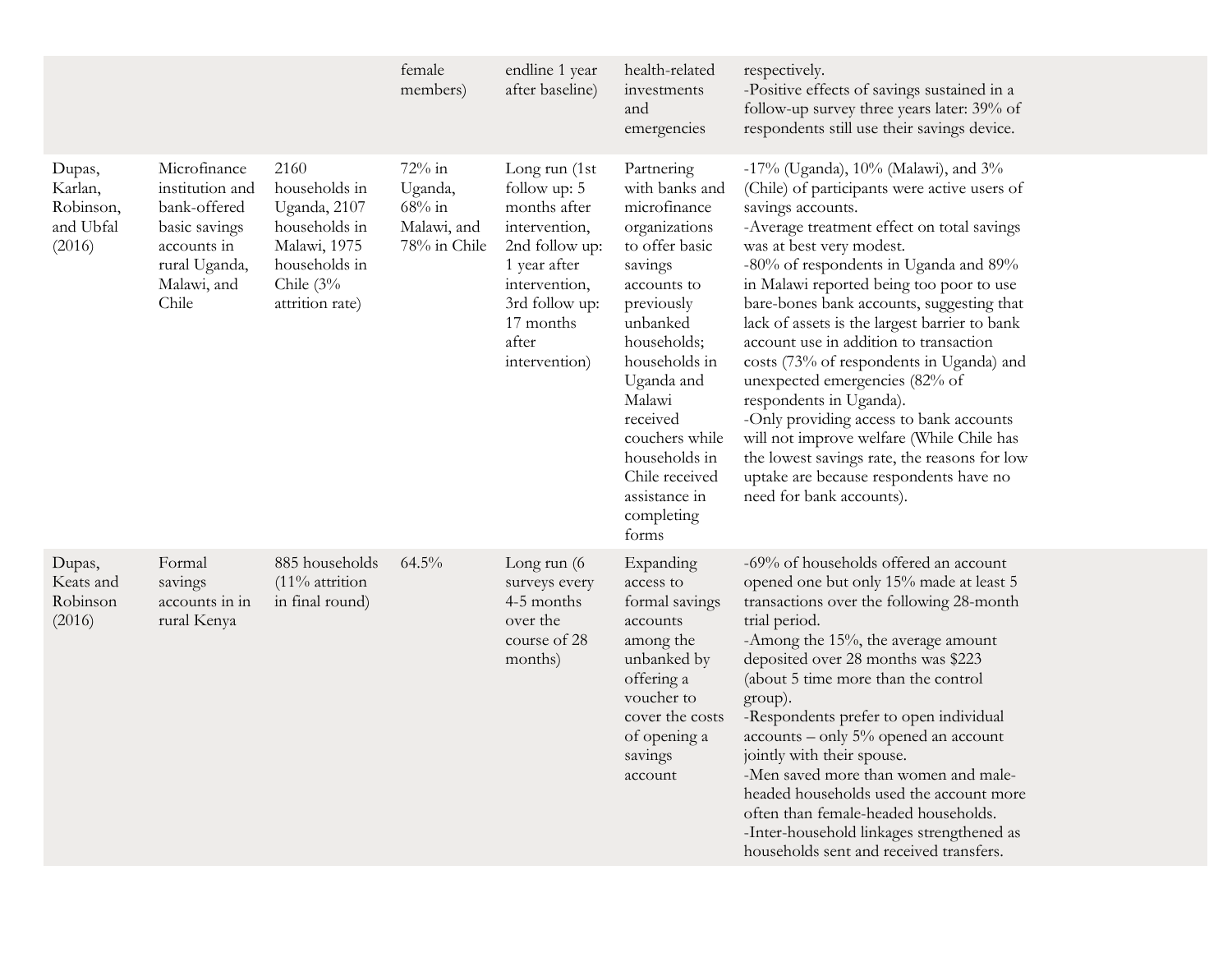| Kast and<br>Pomeranz<br>(2014) | Access to<br>formal<br>savings in<br>urban Chile                                     | 3572 low-<br>income<br>microfinance<br>institution<br>clients $(14.2\%$<br>attrition rate) | 91%                                               | Short run (1<br>year after<br>baseline) | Providing free<br>and easy access<br>to a formal<br>savings<br>account<br>bolstered by a<br>peer support<br>network,<br>assistance with<br>forms, and<br>varying interest<br>rates | -53% of participants opened an account<br>and 39% actively used it.<br>-Account access led to a 20% reduction in<br>the amount of short-term debt and a 22%<br>reduction in the number of people in debt.<br>-Consumption cutbacks from income<br>shocks were mitigated by 44%.<br>-Receiving access to savings accounts<br>improves subjective well-being by more<br>than 50% compared to not experiencing<br>an occupational shock.                                                                                                                                                                                                                                                                                                                                     | -Perceived economic<br>well-being measured<br>by forward looking<br>and backward looking<br>survey questions<br>(scaled responses);<br>questions asked about<br>anxiety about future<br>and difficulties of past<br>situations<br>-Bargaining power<br>measured by module<br>questions<br>-Self-control measured<br>by questions on<br>savings regret and<br>hyperbolic time<br>preferences<br>(hypothetically<br>receiving more money<br>later versus now) |
|--------------------------------|--------------------------------------------------------------------------------------|--------------------------------------------------------------------------------------------|---------------------------------------------------|-----------------------------------------|------------------------------------------------------------------------------------------------------------------------------------------------------------------------------------|---------------------------------------------------------------------------------------------------------------------------------------------------------------------------------------------------------------------------------------------------------------------------------------------------------------------------------------------------------------------------------------------------------------------------------------------------------------------------------------------------------------------------------------------------------------------------------------------------------------------------------------------------------------------------------------------------------------------------------------------------------------------------|-------------------------------------------------------------------------------------------------------------------------------------------------------------------------------------------------------------------------------------------------------------------------------------------------------------------------------------------------------------------------------------------------------------------------------------------------------------|
| Montalvao et<br>al $(2017)$    | Noncognitive<br>skills' effect<br>on adoption<br>of cash crops<br>in rural<br>Malawi | 494 farming<br>households<br>from $146$<br>communities                                     | $90\%$ of<br>households<br>are jointly<br>managed | No endline<br>survey (panel<br>data)    | Noncognitive<br>(perseverance,<br>optimism,<br>passion, etc.)<br>skills effect on<br>female<br>farmers'<br>likelihood of<br>growing cash<br>crops<br>(tobacco)                     | -An increase in 1 SD in female non-<br>cognitive skills is associated with a 33%<br>increase in tobacco adoption.<br>-1 SD increase in non-cognitive ability is<br>associated with a 4.7% point (5.4% point<br>for women—or $16\%$ increase in the<br>adoption of cash crops.<br>-Controlling for levels of education<br>suggests that non-cognitive skills directly<br>have an impact on adoption of cash crops;<br>education (or having an educated spouse)<br>is also not a good predictor of adoption.<br>-Farm size and tobacco adoption are<br>highly correlated (1% increase in size<br>raises adoption likelihood by 21% points);<br>however controlling for farm<br>characteristics still results in a correlation<br>between non-cognitive skills and adoption. |                                                                                                                                                                                                                                                                                                                                                                                                                                                             |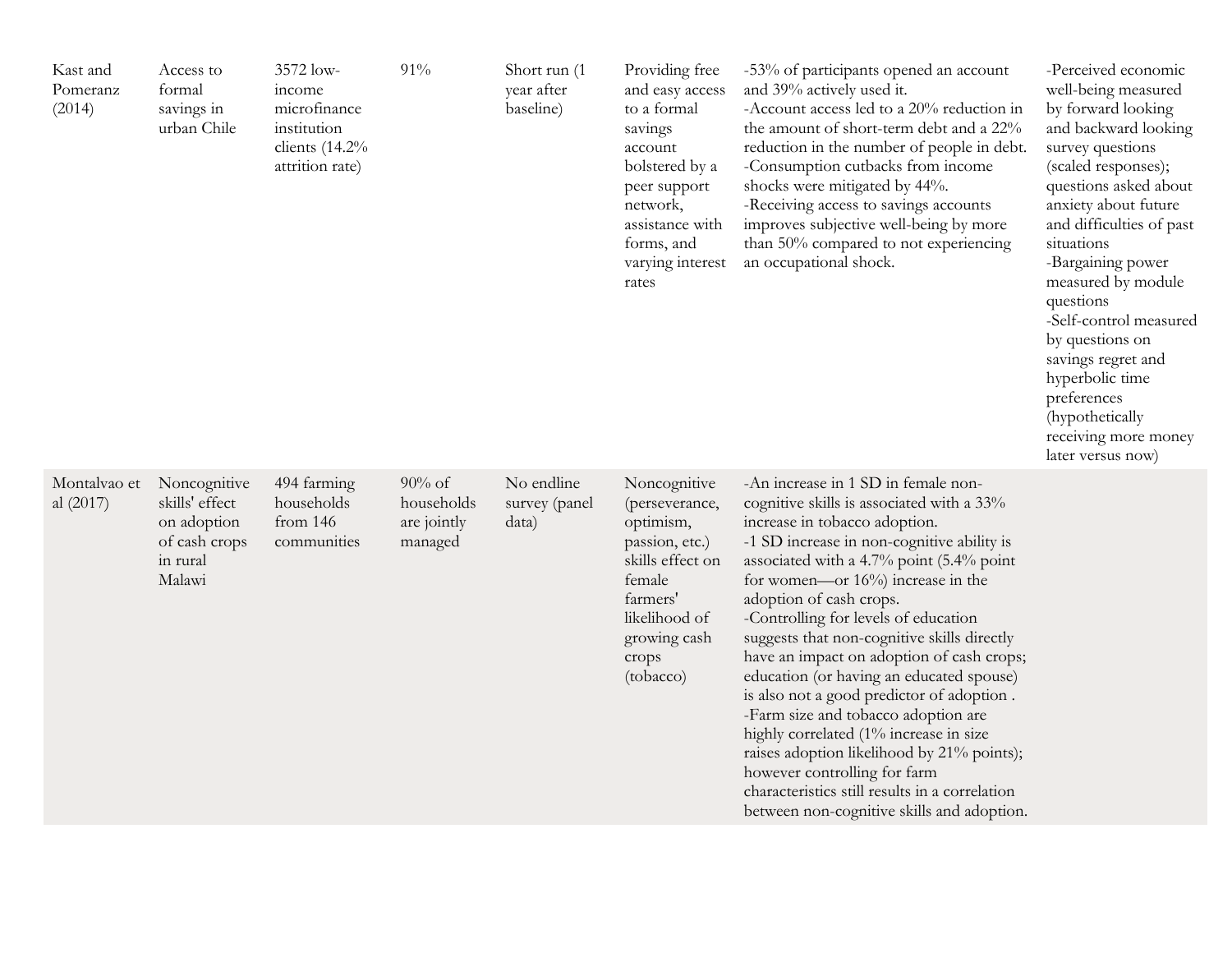| Ouma et al<br>(2017) | Mobile<br>financial<br>services in<br>rural and<br>urban Kenya,<br>Uganda,<br>Malawi, and<br>Zambia<br>(empirical<br>analysis<br>extended to<br>Kenya only) | 6008<br>households<br>(Kenya)                     |      | No endline<br>survey (panel<br>data from<br>specific years) | Mobile<br>financial<br>services<br>(mobile<br>phones) to<br>promote<br>savings and<br>integrate<br>unbanked<br>population to<br>mainstream<br>financial<br>systems | -In Uganda, 56% used mobile money for<br>cash withdrawals, 54% for receiving<br>money, and 46% for sending money.<br>-In Malawi, 30% used mobile money for<br>cash withdrawals, 17% for cash deposits,<br>42% for air time purchase, 18% for<br>sending money, and 23% for receiving<br>money.<br>-Those who use mobile services are more<br>likely to save.<br>-Control variables have a significant<br>impact on savings (that is, those with<br>higher levels of education and income, for<br>example, are more likely to save).<br>-Women are more likely to save than men,<br>though they save fewer amounts.                                                                                                                                                                                                                                         |
|----------------------|-------------------------------------------------------------------------------------------------------------------------------------------------------------|---------------------------------------------------|------|-------------------------------------------------------------|--------------------------------------------------------------------------------------------------------------------------------------------------------------------|------------------------------------------------------------------------------------------------------------------------------------------------------------------------------------------------------------------------------------------------------------------------------------------------------------------------------------------------------------------------------------------------------------------------------------------------------------------------------------------------------------------------------------------------------------------------------------------------------------------------------------------------------------------------------------------------------------------------------------------------------------------------------------------------------------------------------------------------------------|
| Prina (2013)         | Savings<br>accounts in<br>urban Nepal                                                                                                                       | 1236<br>households<br>with a 9%<br>attrition rate | 100% | Short run (1<br>year after<br>baseline)                     | Access to a<br>fully liquid<br>bank account<br>with no<br>opening,<br>maintenance,<br>or withdrawal<br>fees                                                        | -84% of sample opened an account and<br>80% used it actively in the first year.<br>-After one year, access to savings accounts<br>increased monetary assets by more than<br>$50%$ .<br>-Total assets (monetary and non-<br>monetary) increased by 16%.<br>-Monetary assets increase by 49% in the<br>treatment group (12% growth in total<br>assets).<br>-Households in the treatment group<br>affected by a health shock have a 50%<br>higher income than control households.<br>-Positive effect on monetary assets was<br>strongest for poorer households and those<br>not linked to formal banking institutions<br>prior to the intervention.<br>-Lower transaction costs due to proximity<br>to the bank and lack of fees may have<br>improved take-up and usage.<br>-Saving in accounts rather than cash<br>reduces temptation to spend immediately. |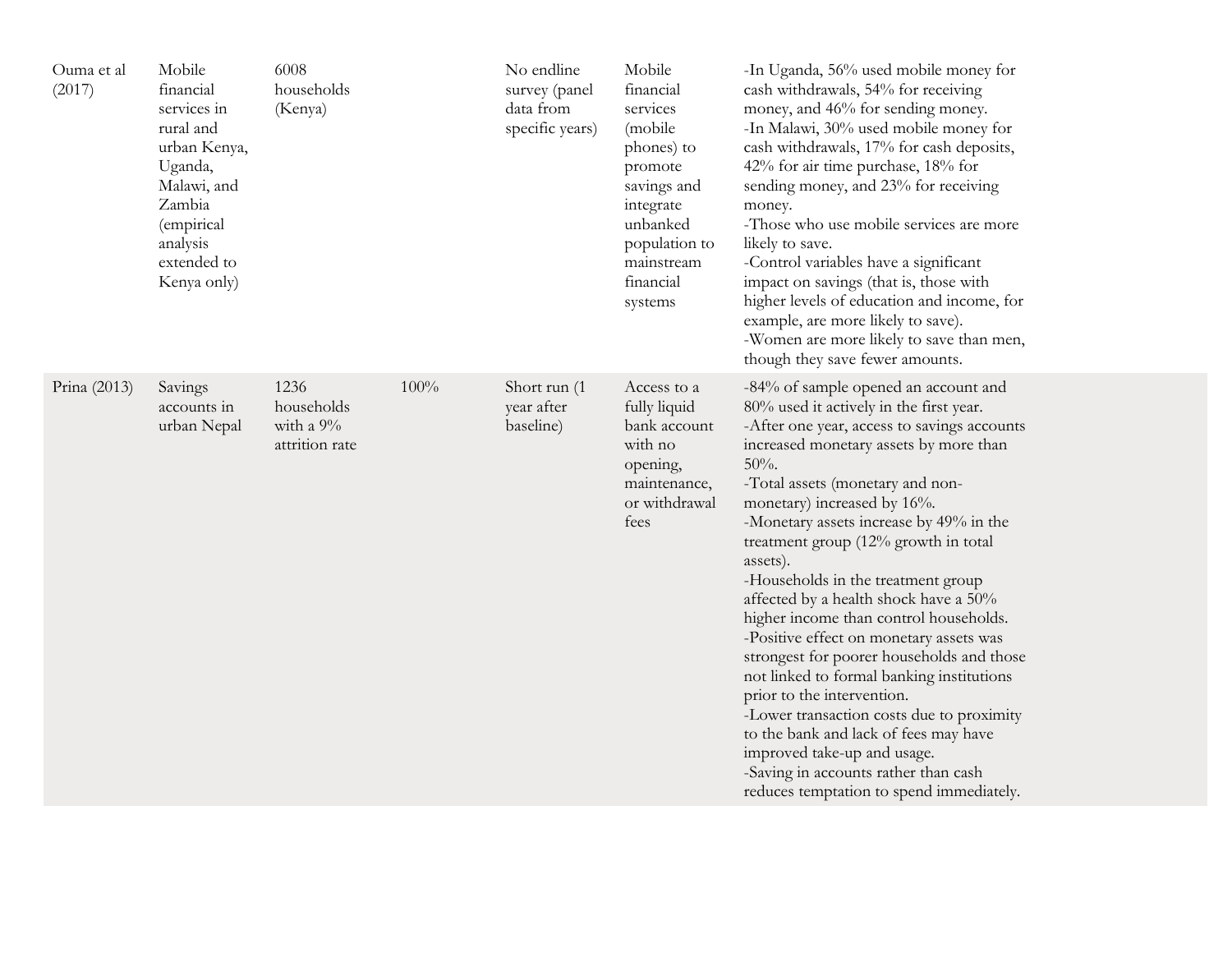| Roy et al.<br>(2015) | Asset transfer<br>for ultra-poor<br>in rural<br>Bangladesh<br>(BRAC)                             | 6066<br>households<br>(2599 control,<br>3467 treatment)<br>in 13 districts                                   | Households<br>with either a<br>female<br>spouse or a<br>female head | Short run (1<br>year after<br>intervention)                                                         | Provision of<br>productive<br>asset transfer<br>in the form of<br>cows or goats<br>and training on<br>the use of<br>these<br>productive<br>assets to<br>women in<br>ultra-poor<br>rural<br>households  | -Tangible outcomes <i>i.e.</i> women's<br>ownership and control over transferred<br>livestock increased, but the ownership on<br>new investments and assets continued to<br>be seen only for men.<br>-The results show a 9090 Taka increase in<br>women's sole perceived ownership of<br>livestock, compared to 942 Taka for men's<br>sole ownership.<br>-For agricultural assets, women's sole<br>ownership increases by 173 Taka and<br>men's increases by 681 Taka.<br>-For land assets, men's sole ownership<br>increases by 11,292 Taka and there is no<br>impact on women's sole or joint<br>ownership.<br>-Nearly 100% of women have rights over<br>most assets, despite ownership status.<br>-Program leads to a 17%-point increase in<br>women working inside the home (because<br>these assets require at home maintenance).<br>-Program leads to a 7-15% point reduction<br>in women controlling money (for food,<br>clothes, medicine and cosmetics).<br>-Intangible outcomes such as social capital<br>and self-confidence improved. | -Household decision<br>making measured by<br>qualitative survey (15<br>focus group<br>discussions and two<br>key-informant<br>interviews)<br>-Perception of gender<br>impacts measured by<br>same qualitative<br>survey |
|----------------------|--------------------------------------------------------------------------------------------------|--------------------------------------------------------------------------------------------------------------|---------------------------------------------------------------------|-----------------------------------------------------------------------------------------------------|--------------------------------------------------------------------------------------------------------------------------------------------------------------------------------------------------------|---------------------------------------------------------------------------------------------------------------------------------------------------------------------------------------------------------------------------------------------------------------------------------------------------------------------------------------------------------------------------------------------------------------------------------------------------------------------------------------------------------------------------------------------------------------------------------------------------------------------------------------------------------------------------------------------------------------------------------------------------------------------------------------------------------------------------------------------------------------------------------------------------------------------------------------------------------------------------------------------------------------------------------------------------|-------------------------------------------------------------------------------------------------------------------------------------------------------------------------------------------------------------------------|
| Schaner<br>(2014)    | Transaction<br>costs,<br>bargaining<br>power, and<br>savings<br>account<br>use in rural<br>Kenya | $1,114$ newly<br>opened<br>bank accounts<br>owned by 749<br>married couples<br>$(21-26\%$<br>attrition rate) | 50%                                                                 | Long run (1st<br>survey: first 6<br>months of<br>project, 2nd<br>survey: 3 years<br>after baseline) | Provision of<br>ATM cards<br>free of charge,<br>when without<br>ATM cards,<br>bank accounts<br>had \$.78<br>withdrawal fee;<br>accounts were<br>also randomly<br>assigned<br>varying interest<br>rates | -22% of accounts were active in the short<br>run; only 7% were used in their third year.<br>-ATM treatment led to 62% more<br>transactions in the short run and 68%<br>more in the long run.<br>-Provision of ATM cards significantly<br>increased overall account use among men<br>and married couples' joint accounts. Rates<br>of long-run account use increased by 70%<br>(4.7% points). However, overall security<br>decreased since men had access to their<br>wives' accounts.<br>-ATM cards had no impact on female<br>owned individual accounts.<br>-Both men and women with low levels of<br>bargaining power responded negatively to                                                                                                                                                                                                                                                                                                                                                                                                   | -Household<br>bargaining power<br>measured by proxy<br>indicators (age,<br>education, literacy,<br>income) and an<br>experimental<br>allocation game<br>conducted                                                       |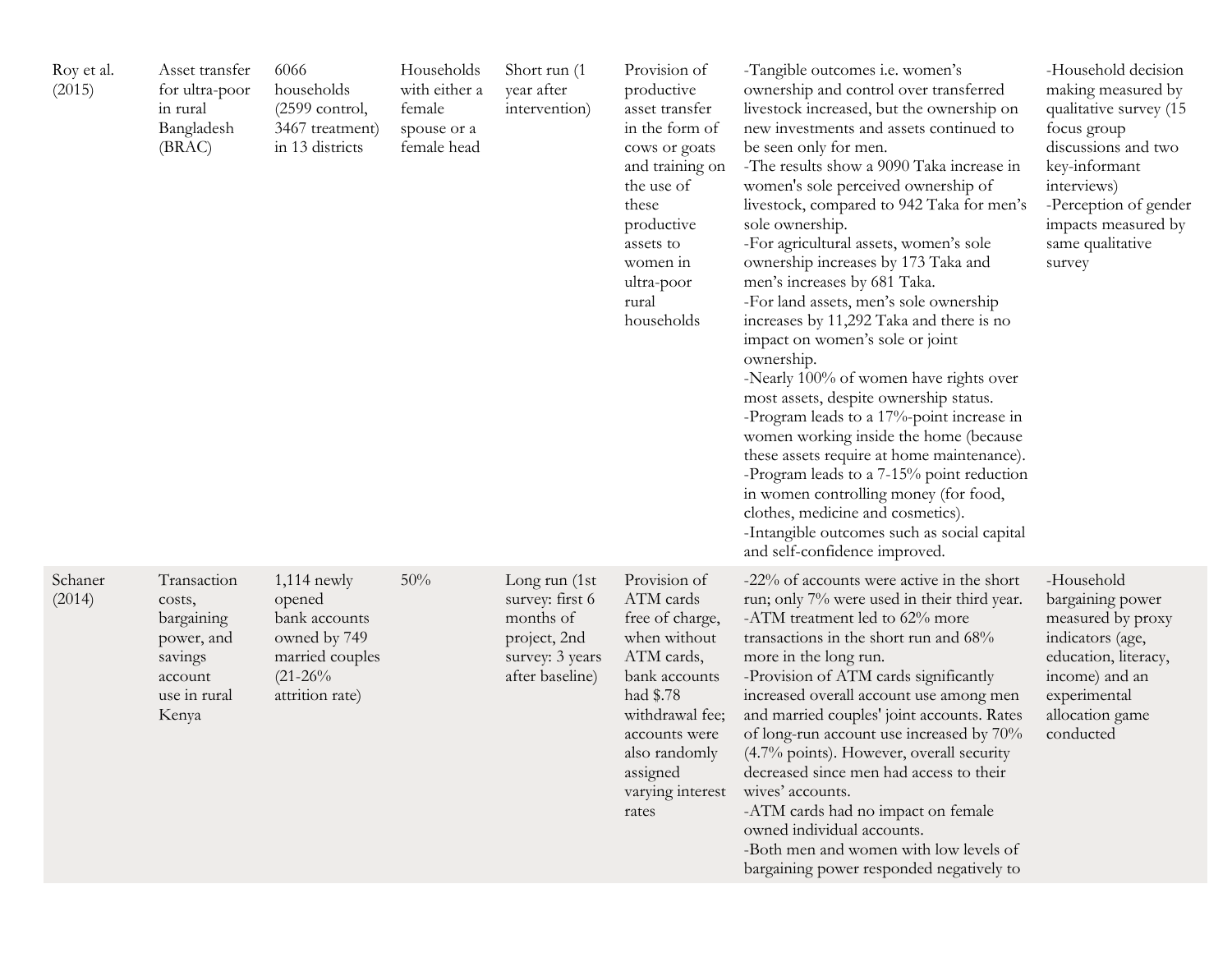|                         |                                                                                       |                                                                                       |            |                                                                                                         |                                                                                                                     | ATM, whereas both men and women with<br>high levels of bargaining power responded<br>positively (controlled for time<br>inconsistency and financial literacy).<br>-ATM cards significantly increased the<br>share of individuals reporting that both<br>spouses make joint spending and savings<br>decisions.                                                                                                                                                                                                                                                                 |
|-------------------------|---------------------------------------------------------------------------------------|---------------------------------------------------------------------------------------|------------|---------------------------------------------------------------------------------------------------------|---------------------------------------------------------------------------------------------------------------------|-------------------------------------------------------------------------------------------------------------------------------------------------------------------------------------------------------------------------------------------------------------------------------------------------------------------------------------------------------------------------------------------------------------------------------------------------------------------------------------------------------------------------------------------------------------------------------|
| Squires<br>(2016)       | Cash transfer<br>in rural Kenya                                                       | 1805<br>participants in<br>17 villages                                                | 70%        | No endline<br>survey                                                                                    | Estimating the<br>effects of<br>kinship tax on<br>microenterpris<br>e growth using<br>a cash transfer<br><b>RCT</b> | -Women faced less family pressure to<br>share income with relatives.<br>-Because women's work options were<br>severely restricted, they were not expected<br>to help support relatives.<br>-Tax rates are not linked to marital status.<br>-Participants with more siblings faced<br>higher kin tax rates.<br>-Removing kinship taxation increases<br>output by 26%, which has a higher impact<br>on output than a cash transfer (5%).<br>-Total factor productivity increases by<br>69%<br>-The share of workers in firms with more<br>than five increases from 9.3% to 56%. |
| Suri and Jack<br>(2016) | Access to<br>mobile money<br>in Kenya<br>(panel survey:<br>5 rounds:<br>$2008 - 2014$ | 1608<br>households<br>(from initial<br>3,000-- with<br>35% attrition<br>over 6 years) | 1593 women | Long run (1st<br>survey: 15<br>months after<br>baseline, 2nd<br>survey: 31<br>months after<br>baseline) | Measured<br>changes in<br>access to<br>mobile money<br>through<br>presence of<br>bank agents                        | -Increase in mobile savings lifted 2% of<br>households out of poverty over 6 years<br>and impacts were more pronounced for<br>female-headed households and individual<br>women.<br>-Effect for FHH in consumption, more<br>than twice the average.<br>-In high agent presence, FHHs per capita<br>consumption 18.5% higher than in low<br>agent presence.<br>-Mechanisms for women included<br>increased financial resilience and savings,<br>and expanded occupational choice (from<br>subsistence agriculture to business).                                                 |